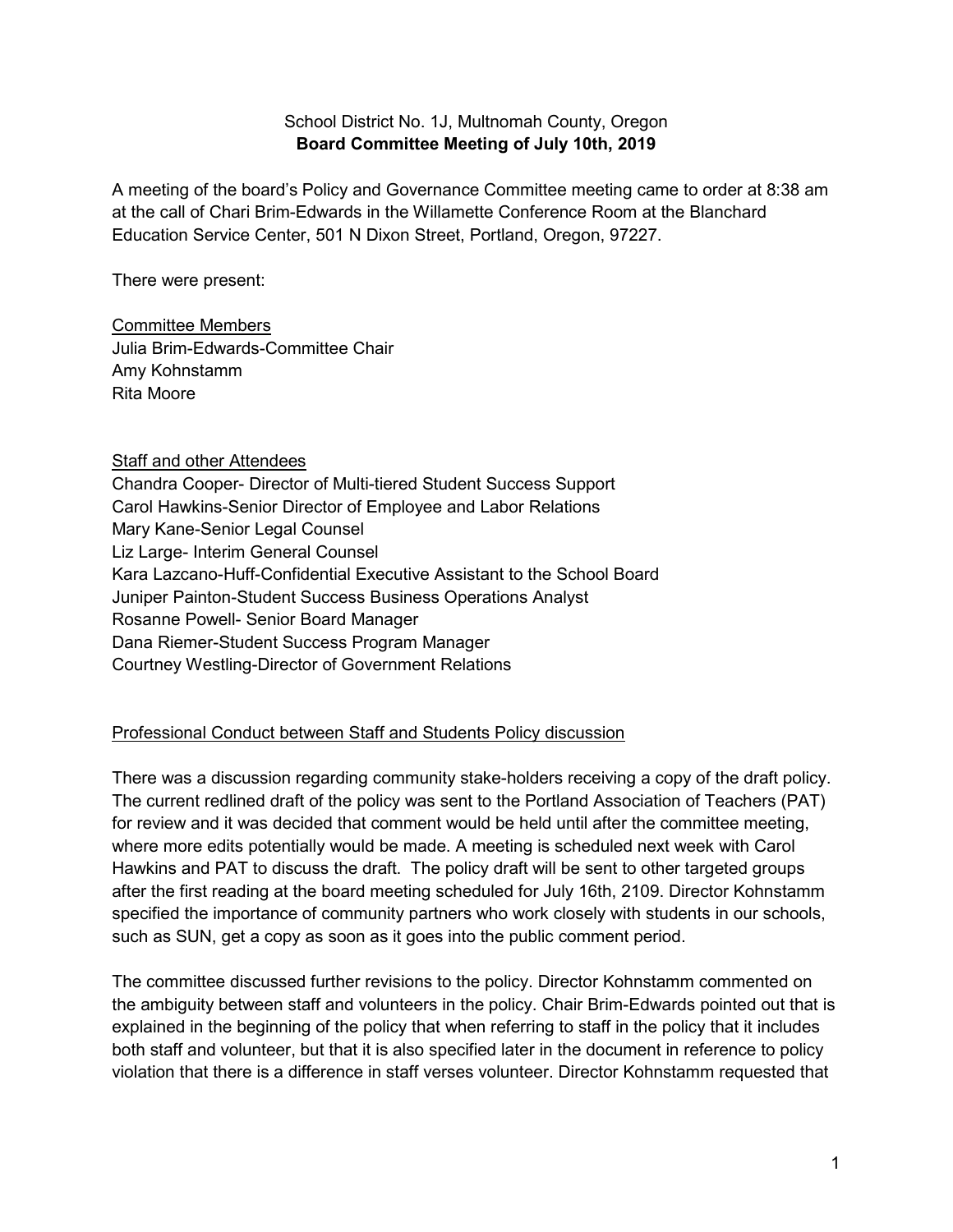it be specified which provisions were in place for volunteers since the same oversight as staff is not possible.

The committee discussed privacy between staff and student communication and how there is a difference between the expectation of privacy by students and what is required by staff. It was decided that the policy should include direction to staff should not promise students absolute confidentiality in their communications with students.

Liz Large asked if there should be a threshold of when staff should go to other staff regarding a personal problem. It was decided that the language should change to reflect that it is recommended that staff go to another staff member "if a student initiates a discussion regarding a significant family problem".

The committee continued through the draft suggesting word choice changes. Liz Large suggested that the language in this policy match other district policies, such as the mandatory reporting policy. She will look at the other policies and suggest changes to create consistency between them.

The committee agreed that with the revisions of language discussed the policy would be moved from committee to a first reading by the board.

#### Student Conduct and Discipline Policy

The school success team (Chandra Cooper, Juniper Painton, Dana Riemer) shared that since the last committee review of the policy a lot has been added in regards to trauma informed discipline, the bulleted responsibilities section has been removed and a responsibility statement added, and the equity statement was changed. Director Moore noted that the policy still says to provide consistency which is opposite of using trauma informed discipline. It was agreed to change to equitably.

The committee discussed the professional development aspect of the policy, debating whether or not to be specific about the type and frequency of the professional development that will be provided to staff in the policy. Director Moore stated that because of the difficulty of trauma informed discipline, it will be important for ongoing professional development to occur for all school staff, partners and families, not just teachers and administrators. Chandra Cooper agreed but mentioned that they would not have the resources and staff required to provide that level of professional development by the time the policy goes into effect, but that the three year goal is to get to there. It was agreed that Director Moore and Juniper Painton would meet separately to refine the language surrounding professional development and send the revisions to the committee for approval in time for it to be moved to the board for a first reading at the July 16th board meeting. Director Kohstamm requested that the policy be sent to Student Representative Latterell as soon as it enters the public comment period so that it can be looked at by the district's Student Council.